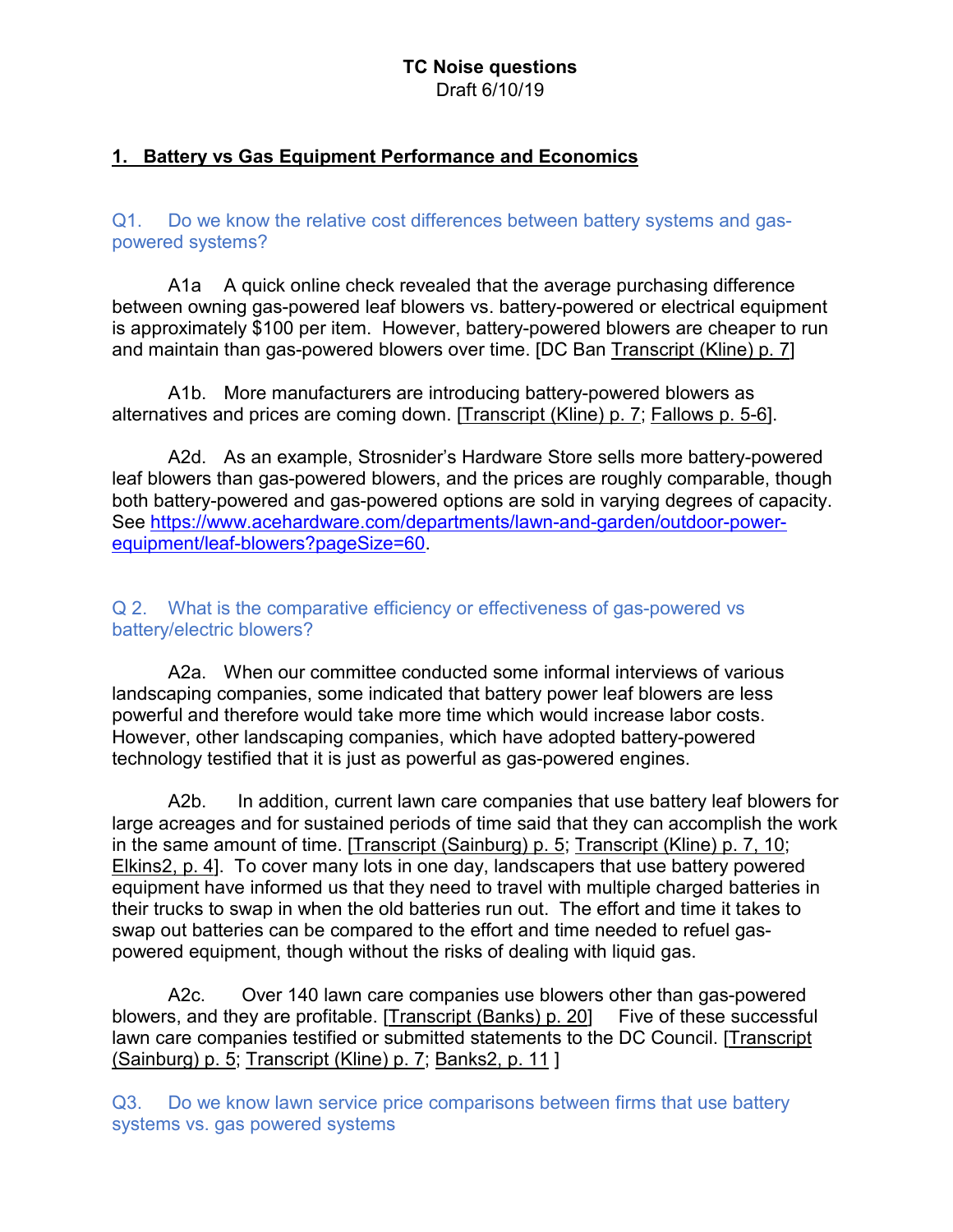A3 We don't have specific local data on this yet. Some firms say they would not charge more while others imply that they might.

### Q 4. What is the difference in noise emitted between gas and battery/electric?

A4a. Gas-powered leaf blowers are noisier than battery-powered blowers, even when their labeled noise levels are the same.

A4b. Gas blowers have a unique and loud low frequency noise that makes them sound much louder than battery-powered blowers, . [\[Pollock2;](http://www.quietcleandc.com/s/Bill-No-B22-234-the-Leaf-Blower-Regulation-Amendment-of-2017-Written-Statement-by-Arup_Web-Version.pdf) [Fallows2,p. 2](http://www.quietcleandc.com/s/JamesFallowsSubmissionCOWJuly16-pg3a.pdf)[;](http://www.quietcleandc.com/s/Comparison-of-Leaf-Blowers-video.mp4) [Small2 \(Video\)\]](http://www.quietcleandc.com/s/Comparison-of-Leaf-Blowers-video.mp4)

A4c. Even gas blowers that are rated by the industry as emitting the same 65 decibels as battery blowers are significantly noisier. [\[Transcript \(Pollock\) p. 16;](http://www.quietcleandc.com/testimony/july-2-pollock) [Pollock2, p.8-9;](http://www.quietcleandc.com/s/Bill-No-B22-234-the-Leaf-Blower-Regulation-Amendment-of-2017-Written-Statement-by-Arup_Web-Version.pdf) [Small p.2\]](http://www.quietcleandc.com/testimony/july2-small)

## **2. Landscape Company Impacts**

Q1. I worry about the small independent yard workers who cannot afford to buy new electric, quiet equipment. Is there a way to consider their needs as well?

A1a. Many small, independent yard clean up companies are already operating outside the bounds of OSHA and Montgomery County requirements as they do not provide hearing protectors for their workers and/or are operating more than one leaf blower at the same time. Battery powered equipment would help prevent landscape workers from experiencing permanent hearing loss as well as health problems related to air pollution from gas combustion.

A1b. Many gas leaf blowers impact the operator's ears at 100 decibels or more. [\[Transcript \(Johnson\) p. 14;](http://www.quietcleandc.com/testimony/july2-johnson) [Transcript \(Banks\) p. 19;](http://www.quietcleandc.com/testimony/banks) [Banks2, p. 4\]](http://www.quietcleandc.com/s/20180716_DC-COW-Bill-22-234-Report_Final-Jamie-Banks.pdf).91 decibels for 2 hours or 100 decibels for only 15 minutes a day can result in permanent hearing loss [according to the CDC.](https://www.cdc.gov/nceh/hearing_loss/what_noises_cause_hearing_loss.html) Adverse effects from noise include cardiovascular impacts, and effects on the immune system and on development. [\[Fink, p. 12;](http://www.quietcleandc.com/s/Testimony-of-Daniel-Fink-Supplementary-Statement.pdf) [Banks, p. 2, 10,](http://www.quietcleandc.com/s/20180716_DC-COW-Bill-22-234-Report_Final-Jamie-Banks.pdf) [Elkins2, p. 3;](http://www.quietcleandc.com/s/Charles-Elkins-Supplemental-Statement-to-the-COW-re-Leaf-Blower-Legislation-22-234.pdf) [Fallows2, p. 7\]](http://www.quietcleandc.com/s/JamesFallowsSubmissionCOWJuly16-pg3a.pdf)

A1c. Workers sometimes walk into the path of approaching traffic since they cannot hear the traffic because of the noise. [\[Transcript \(Small\) p. 26\]](http://www.quietcleandc.com/testimony/july2-small)

Q2 Are we putting landscape companies out of business because some people in town cannot tolerate some noise?

A2a. No. Landscape companies will have several years to adjust their equipment mix and work practices. Leaf blowers generally have a life span of 5-10 years, so a number of landscapers will be purchasing new leaf blowers during the 2.5 year phase-in. We could assist landscapers in purchasing affordable new technologies by negotiating group discounts for battery-powered equipment.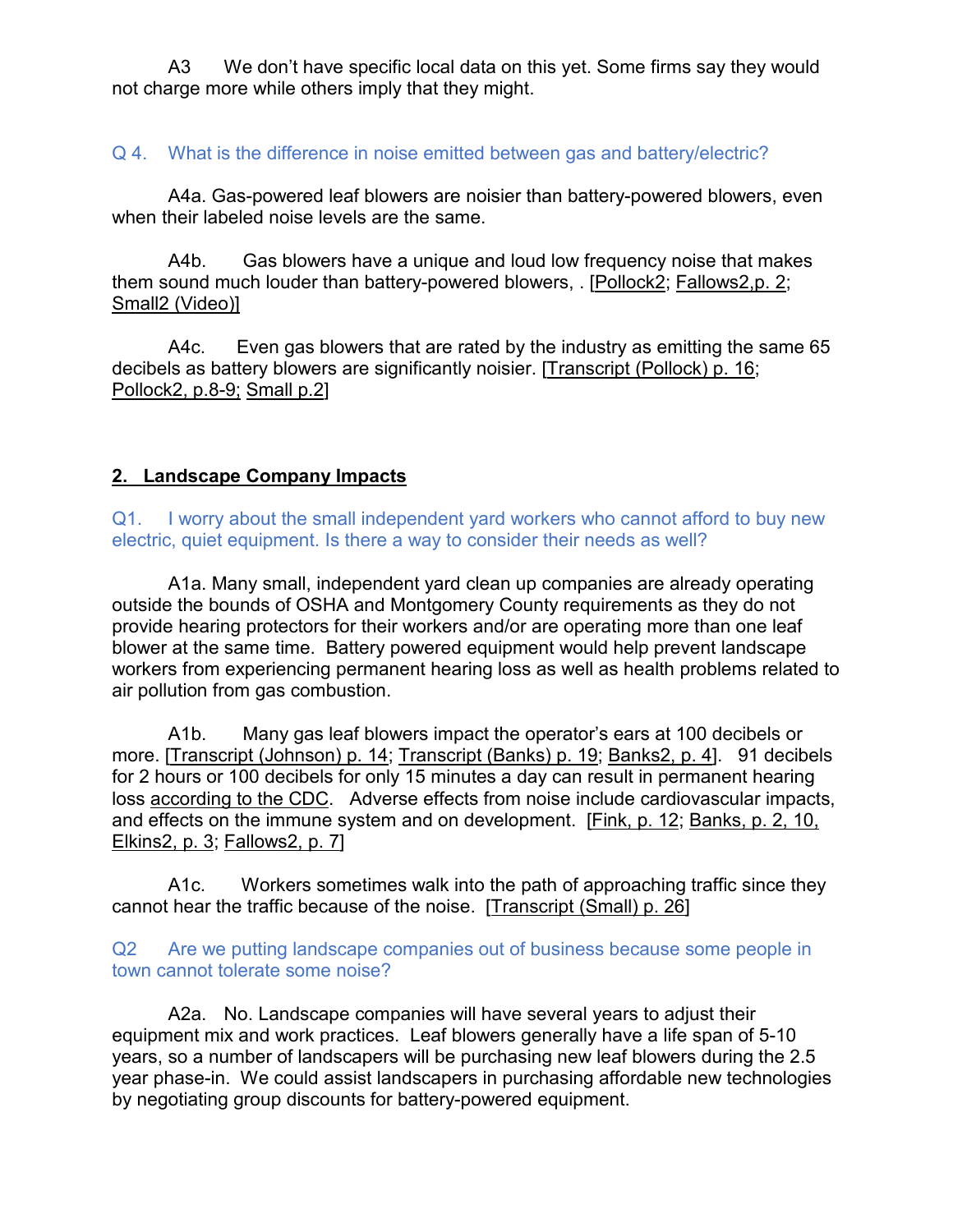A2b. We could potentially assist another local business into the bargain by discussing a group discount option for battery-powered equipment with Strosnider's hardware store.

A2c. This is not a matter of tolerating some noise. The issue concerns the health and wellbeing of all of our residents – from pre-school aged children at home to residents that work from home to residents convalescing from illness or surgery to our older residents – all of which are impacted by this noisy equipment on a weekly (sometimes daily) basis. We have had residents explain that even with noise canceling headphones on, they are still able to hear 2-stroke gas powered leaf blowers on their street as well as other streets.

Q3. How many options do residents have today to use landscaping companies that use battery powered systems?

A3 Residents have been provided with a listing of landscaping companies that utilize battery powered equipment via the Shades of Green: <http://www.townofchevychase.org/162/Hiring-Quiet-Landscaping-Contractors>

# **3. Education Program**

Q1. What education programs can we advance so that people know where to look for options?

A1a. We can hold a series of demonstration workshops prior to Spring (Feb) and Fall (Oct) Cleanup times. These workshops will feature facts about batterypowered equipment, demonstrations of real equipment, as well as potential discounts for on-site purchases. Some of the workshops could be held in conjunction with other neighboring jurisdictions who have expressed an interest in working with us on this issue.

A1b. In addition, we can work with the aforementioned list of green landscaping companies so that introductory pricing is offered to Town residents (lawn mowing, etc.).

A1c. We plan a series of communications in Town information channels to educate residents and landscape companies about the benefits of switching to battery powered equipment.

# **4. Quiet Time Schedule Changes**

#### Q1. If we compress the hours during which leaf blowing will be allowed, will we just have a lot more noise in a shorter period of time?

A1. Yes, that may well be the short-term result. We would not expect a small schedule change to force people to immediately switch to battery powered equipment. But in the longer run, the "market signal" of a gradually shrinking operating time window plus the looming ban in multiple jurisdictions will nudge people to switch equipment.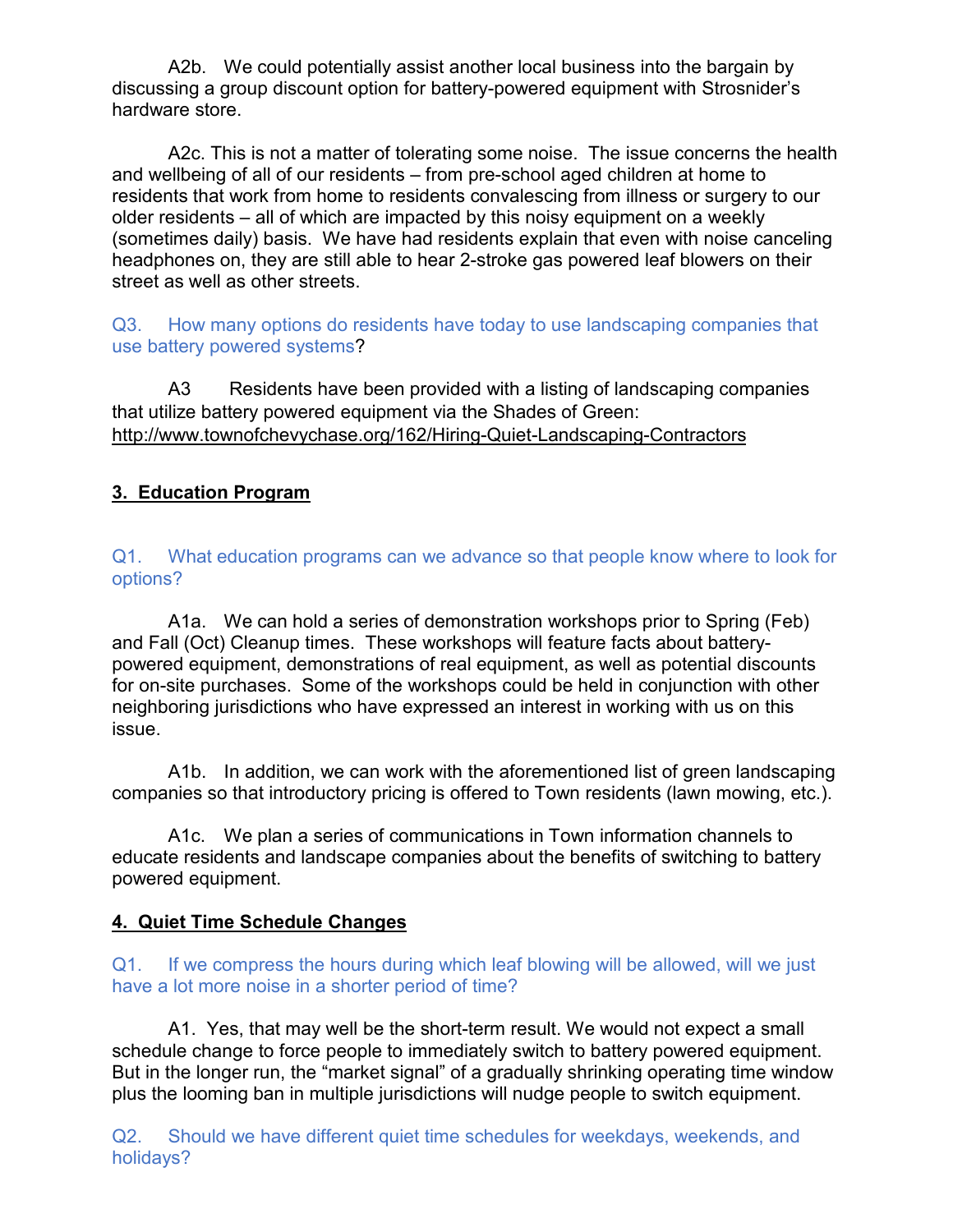A2. No. It is simpler and clearer to have the same quiet time schedule for every day. That way residents will be less confused and more likely to understand and internalize the schedule.

Q3. Should quiet time restrictions be applied equally to residents, landscape services, Town contractors?

A3. Yes. It is better and fairer to apply the same schedule to everyone, equally. It would be difficult to explain to a resident that they cannot use gas powered equipment when they see a landscaper using loud leaf blowers next door at the same time, and vice versa.

## Q4. What are the current quiet time rules?

A4. It is not surprising that most people really don't know the answer to this question, partly because the rules are too complicated. See <http://www.townofchevychase.org/128/Noise-Control>

Q5. Would it be better to start off with a small change this year, say quiet time until 9:00 instead of 10:00?

A5a. It is often not that efficient to do leaf blowing in the early morning anyway because leaves wet from morning dew are harder to move with a blower. So foregoing one morning hour of leaf blowing should not be that onerous.

A5b. We could evaluate how the pilot test works this fall and perhaps be more ambitious next year.

Q6. Should we consider reducing operating hours at the end of the day too?

A6. We have been in contact with other Chevy Chase municipalities, who expressed hesitation in expanding quiet hours at the end of the day because some residents get home from work late and then do lawn work. They would not have the option of doing that work earlier in the day.

Q 7. Should the quiet hour expansion apply only to leaf blowers, or other gas powered equipment too.

A7. Leafblowers are the biggest noise problem, so it is important to deal with them first. But it would not be unreasonable to include gas powered lawnmowers, chainsaws, etc. at the same time or at some time in the near future.

# **5. Impacts on Town Operations**

Q1. What would the impact be on Town contractors?

A1a. (from Todd) Our contracts stipulate that work may commence at 8 a.m. on weekdays, which is when our current regulations specify that landscaping activities using power equipment may begin. If we don't allow our contractors to being work until